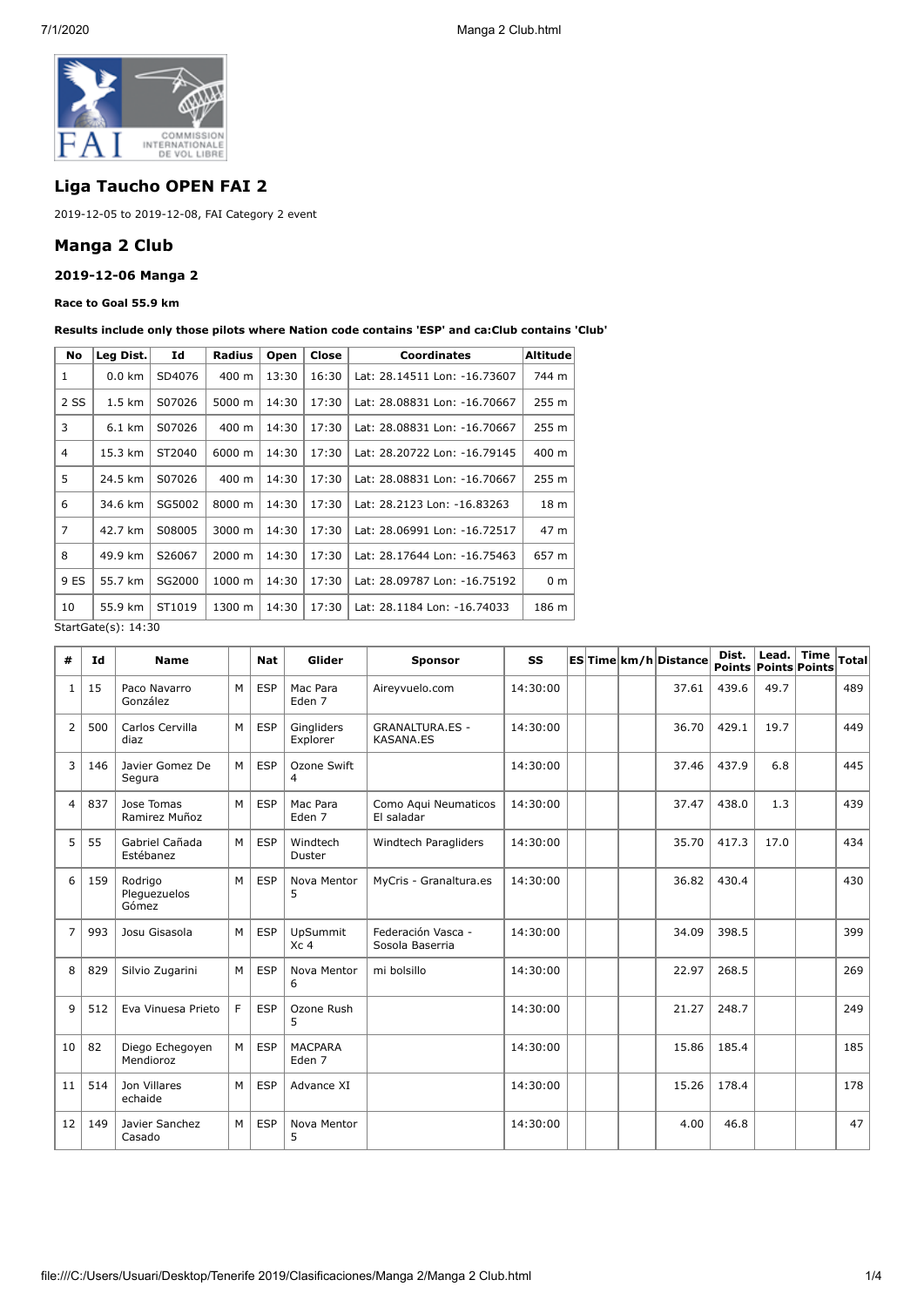7/1/2020 Manga 2 Club.html

**Pilots absent from task (ABS)**

**Id Name**

**Pilots not yet processed (NYP)**

**Id Name**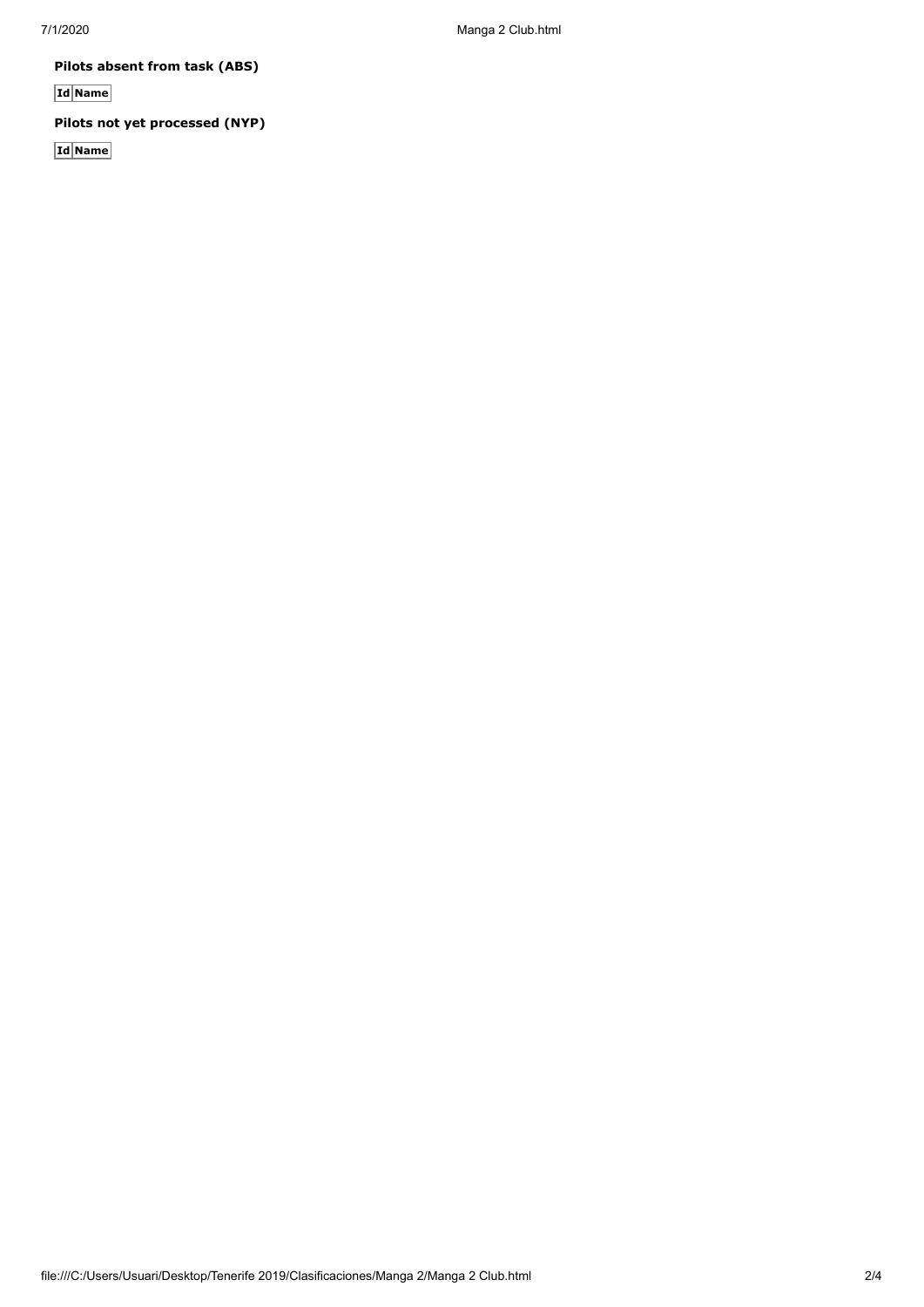### **Task statistics**

| param                           | value                |
|---------------------------------|----------------------|
| ss_distance                     | 54.139               |
| task distance                   | 55.943               |
| launch_to_ess_distance          | 55.664               |
| no_of_pilots_present            | 84                   |
| no_of_pilots_flying             | 84                   |
| no_of_pilots_lo                 | 69                   |
| no_of_pilots_reaching_nom_dist  | 69                   |
| no of pilots reaching es        | 16                   |
| no_of_pilots_reaching_goal      | 15                   |
| sum_flown_distance              | 3322.534             |
| best_dist                       | 55.943               |
| best_time                       | 1.829                |
| worst time                      | 2.55583333333333     |
| no_of_pilots_in_competition     | 84                   |
| no_of_pilots_landed_before_stop | 0                    |
| sum_dist_over_min               | 2988.775             |
| sum_real_dist_over_min          | 2988.775             |
| sum_flown_distances             | 3322.534             |
| best_real_dist                  | 55.943               |
| last_start_time                 | 2019-12-06T14:30:00Z |
| first_start_time                | 2019-12-06T14:30:00Z |
| first_finish_time               | 2019-12-06T16:19:43Z |
| max_time_to_get_time_points     | 3.181                |
| no_of_pilots_with_time_points   | 15                   |
| goalratio                       | 0.179                |
| arrival_weight                  | 0                    |
| departure_weight                | 0                    |
| leading_weight                  | 0.061                |
| time_weight                     | 0.285                |
| distance_weight                 | 0.654                |
| smallest_leading_coefficient    | 1.026                |
| available_points_distance       | 653.96               |
| available_points_time           | 235.483              |
| available_points_departure      | 0                    |
| available_points_leading        | 110.557              |
| available_points_arrival        | 0                    |
| time_validity                   | 1                    |
| launch_validity                 | 1                    |
| distance_validity               | 1                    |
| stop_validity                   | 1                    |
| day_quality                     | 1                    |
| ftv_day_validity                | 1                    |
| time_points_stop_correction     | 0                    |

### **Scoring formula settings**

**param value**